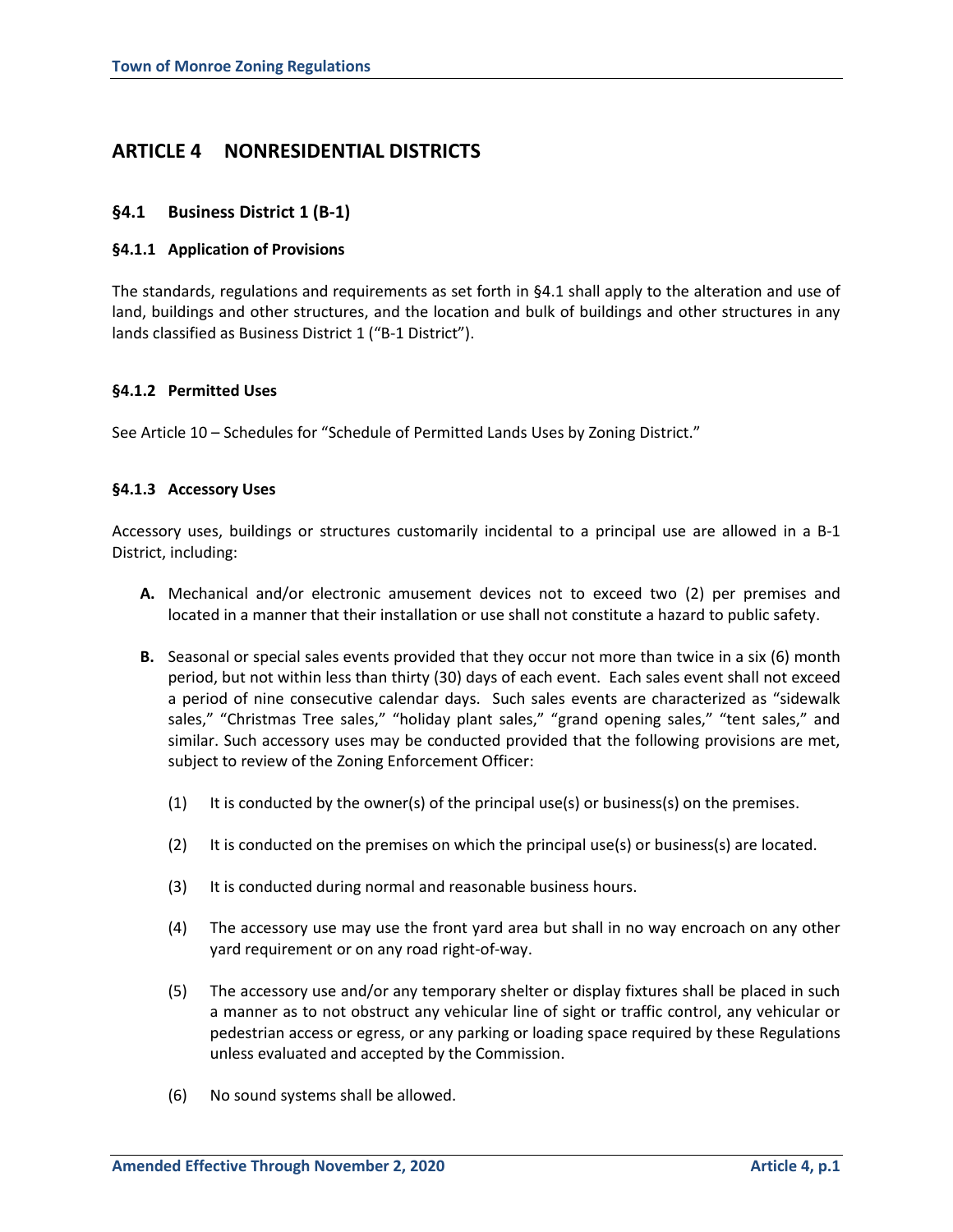- **C.** A bar/cocktail lounge is permitted only as an accessory use to a restaurant; shall occupy a space separated from the dining room area; must be located within the structure; shall have a capacity not to exceed forty percent (40%) of normal dining room seating capacity, and a standup bar with or without stools. Live entertainment, including customer dancing, is permitted.
- **D.** Outdoor storage of materials related to commercial uses:
	- (1) All materials to be stored outdoors shall be directly related to the principal use on the site.
	- (2) Outdoor storage shall comply with the bulk requirements of the underlying zoning district and related principal use.
	- (3) The outdoor storage area shall not exceed twenty percent (20%) of the gross floor area of the principal building.
	- (4) Outdoor storage shall not interfere with parking, site access or on-site circulation of vehicles and pedestrians.
	- (5) Materials shall be stored in an environmentally safe and orderly fashion, and shall be properly secured. The contents of outdoor storage shall be temporary in nature.
	- (6) Outdoor storage areas shall be screened from adjoining properties and shall conform to landscaping and screening requirements of these Regulations.
	- (7) The limit or area of approved outdoor storage shall be physically delineated, controlled and contained by buildings, structures, fencing, landscaping or a combination thereof to screen said area and the contents therein.

#### **§4.1.4 Lot Area and Bulk Requirements for Business District 1**

No lot shall be used and no building or other structure shall be constructed or altered for use except in conformance with the following minimum standards:

| scricuare or Dimensional Requirements  |                       |  |  |  |
|----------------------------------------|-----------------------|--|--|--|
| <b>Lot Requirements</b>                | $B-1$                 |  |  |  |
| Minimum lot area                       | 1 acre                |  |  |  |
| Minimum lot frontage                   | 125 feet              |  |  |  |
| Minimum square*                        | 125 x 125 feet        |  |  |  |
| Minimum front yard                     | 50 feet               |  |  |  |
| Minimum yard                           |                       |  |  |  |
| At residential zone boundary           | 30 feet               |  |  |  |
| Rear and side                          | 20 feet               |  |  |  |
| Maximum height                         | 2 1/2 stories/35 feet |  |  |  |
| <b>Building coverage</b>               | 25%                   |  |  |  |
| Minimum floor area (Effective 3-14-75) | 1,400 square feet     |  |  |  |

# **Schedule of Dimensional Requirements**

\*Note: Each lot shall be of such shape that a square one hundred twenty-five (125) feet on each side can be placed entirely within the lot lines, with one (1) side parallel to and on the lot side of the street lot line.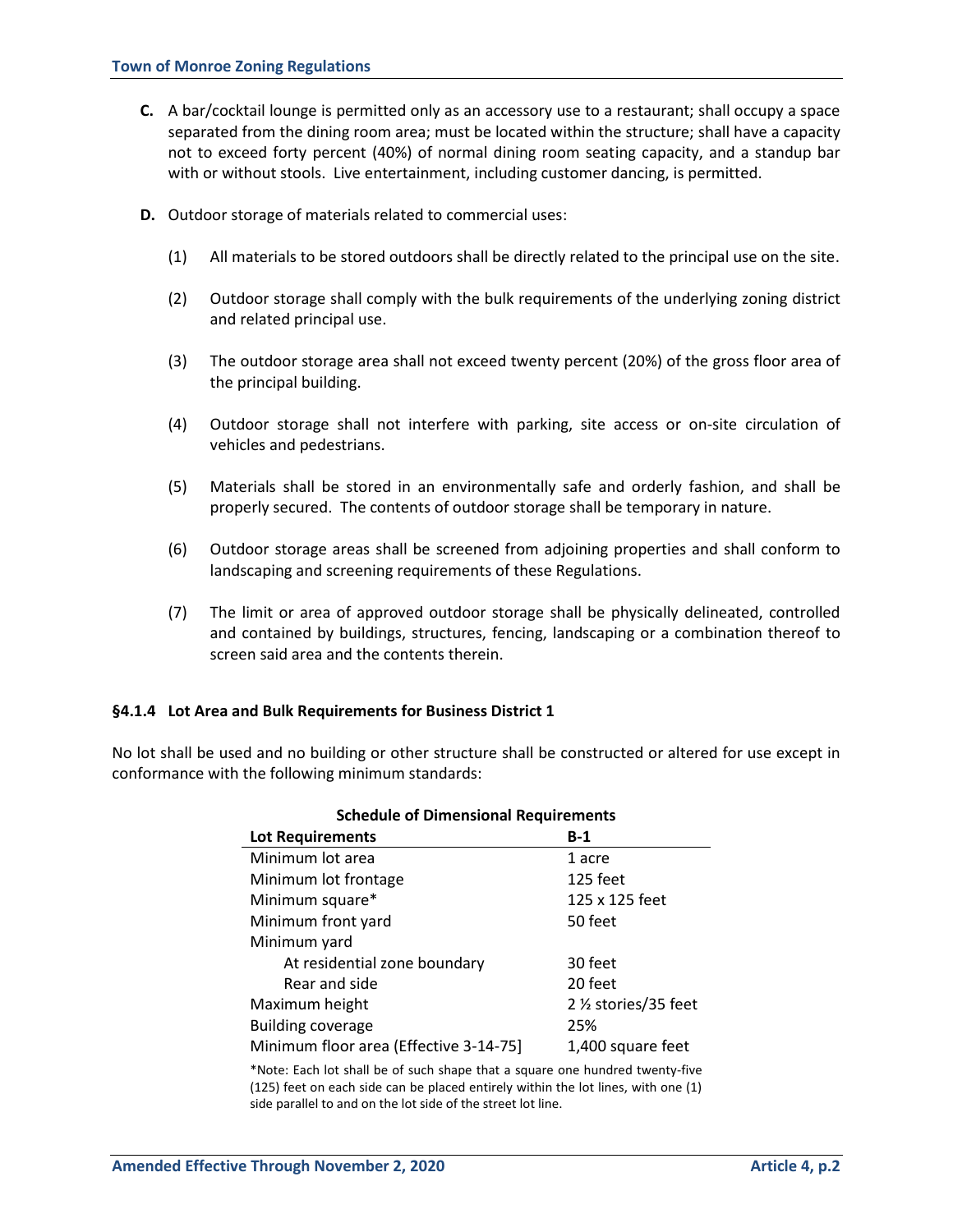# **§4.1.5 Landscaping and Screening**

Site landscaping and screening must be provided in accordance with the landscape and screening provisions of Article 6 of these Regulations.

### **§4.1.6 Parking and Loading**

- **A.** Parking and loading areas shall be provided off the public streets for all vehicles using the premises and shall contain not less than the minimum space requirements of Article 6 of these Regulations.
- **B.** No parking areas or internal driveway shall be located less than twenty (20) feet from a street line, right-of-way line, or front property line, or within thirty (30) feet of a residence district.
- **C.** Parking lot driveway(s) or access aisle(s) may be located within required setbacks for the purpose of providing present or future vehicular access and circulation between adjacent parcels.

# **§4.2 Business District 2 (B-2)**

# **§4.2.1 Application of Provisions**

The standards, regulations and requirements as set forth in §4.2 shall apply to the use of land, buildings and other structures, and the location and bulk of buildings and other structures in any lands classified as Business District 2 ("B-2 District").

#### **§4.2.2 Permitted Uses**

See Article 10 – Schedules for "Schedule of Permitted Lands Uses by Zoning District."

# **§4.2.3 Accessory Uses**

Accessory uses, buildings or structures customarily incidental to a principal use are allowed in a B-2 District, including:

- **A.** Accessory uses as permitted in a B-1 District.
- **B.** The manufacturing, processing or assembling of goods and materials only when clearly incidental and accessory to a permitted principal retail use on the premises.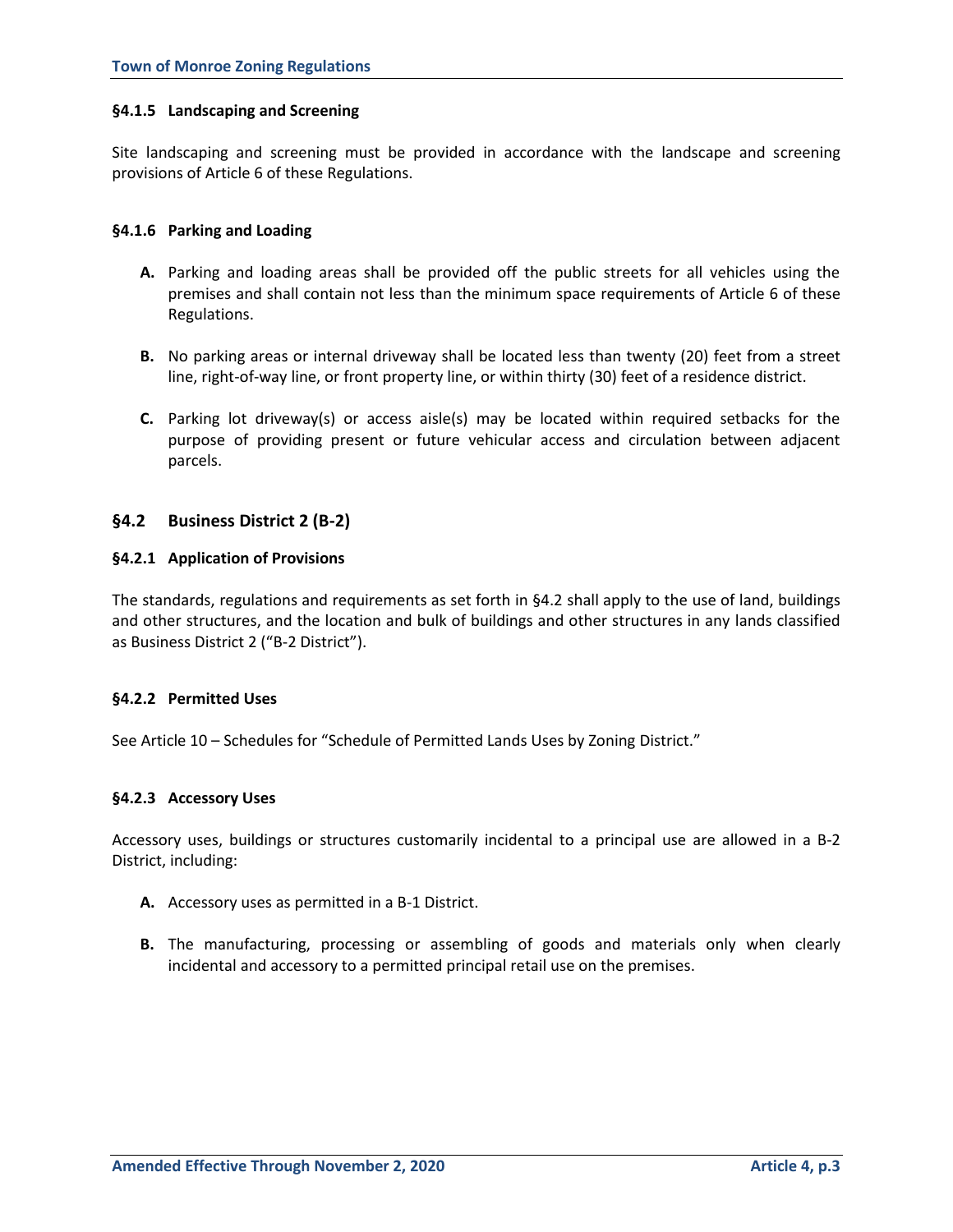# **§4.2.4 Lot Area and Bulk Dimensional Requirements for Business District 2**

No lot shall be used and no building or other structure shall be constructed or altered for use except in conformance with the following minimum standards:

| <b>Schedule of Dimensional Requirements</b> |                       |  |  |  |
|---------------------------------------------|-----------------------|--|--|--|
| <b>Lot Requirements</b>                     | $B-2$                 |  |  |  |
| Minimum lot area                            | 1 acre                |  |  |  |
| Minimum lot frontage                        | 125 feet              |  |  |  |
| Minimum square*                             | 125 x 125 feet        |  |  |  |
| Minimum front yard                          | 50 feet               |  |  |  |
| Minimum yard                                |                       |  |  |  |
| At residential zone boundary**              | 30 feet               |  |  |  |
| Rear and side                               | 20 feet               |  |  |  |
| Maximum height                              | 2 1/2 stories/35 feet |  |  |  |
| <b>Building coverage</b>                    | 25%                   |  |  |  |
| Minimum floor area                          | 1,400 square feet     |  |  |  |

\*Note: Each lot shall be of such shape that a square one hundred twenty-five (125) feet on each side can be placed entirely within the lot lines, with one (1) side parallel to and on the lot side of the street lot line.

\*\*Except if abutting land owned by the State of Connecticut, which is permanently preserved in perpetuity in its natural and open condition for the protection of natural resources and public water supply, or permanently protected open space of a solely passive nature.

# **§4.2.5 Landscaping and Screening**

Landscaping and screening requirements in the B-2 District shall be the same as those in the B-1 District, as described in §4.1.5, §6.2 and other sections of these Regulations as applicable.

#### **§4.2.6 Parking and Loading**

Parking and loading requirements in the B-2 District shall be the same as those in the B-1 District, as described in §4.1.6, §6.1 and other sections of these Regulations as applicable.

#### **§4.2.7 Uses Permitted within Minimum Front Yard Setbacks**

The following uses as may be approved by the Commission, shall be permitted within the minimum front yard setback established in §4.1.4 of these Regulations subject to all of the requirements set forth in these Regulations applicable to uses and structures in a B-2 district:

- **A.** Canopies over pump islands and adjacent areas utilized to fuel vehicles at gasoline service stations.
- **B.** Public access walks.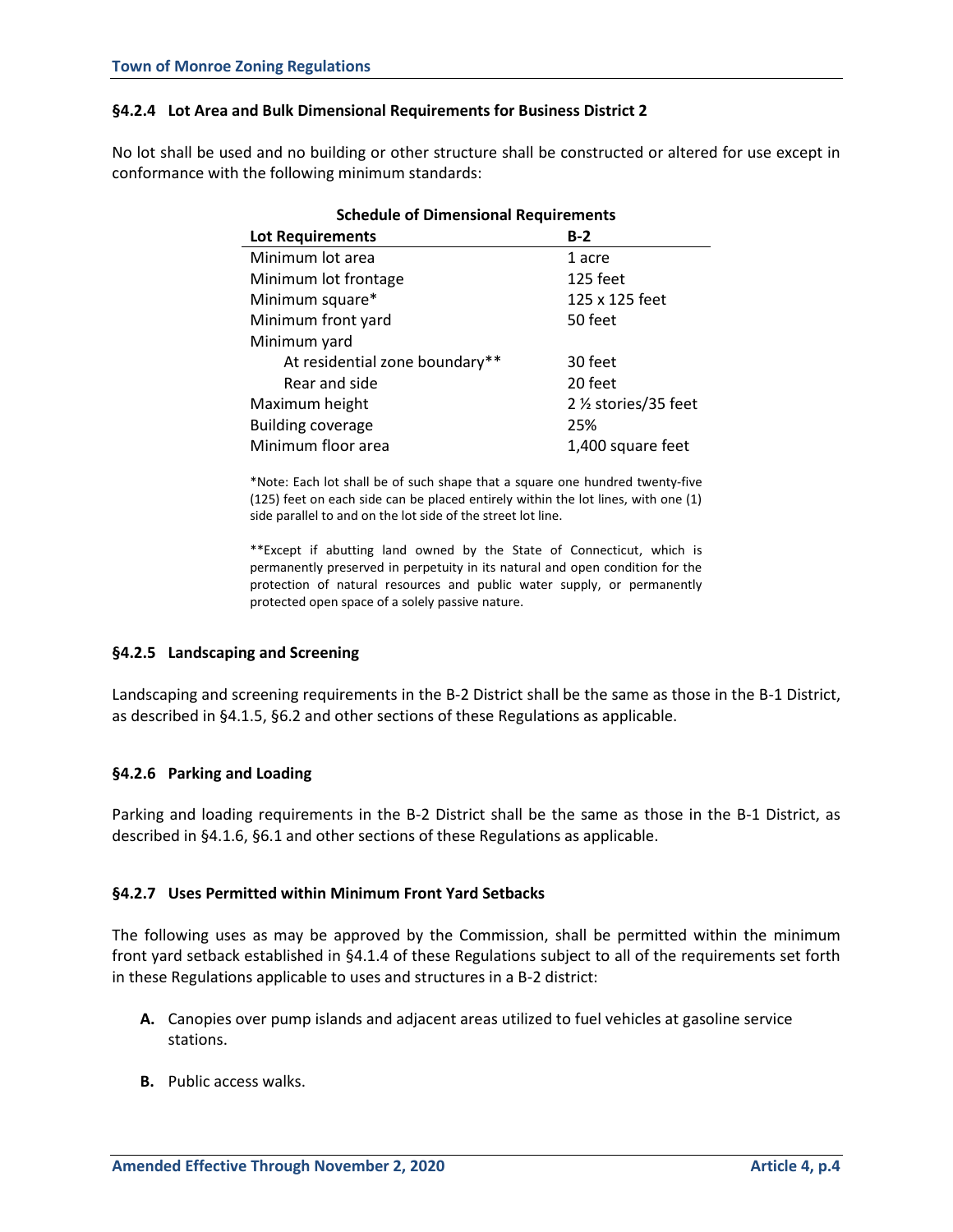- **C.** Driveways and service roads for cross access only.
- **D.** Flagpoles.
- **E.** Lighting.
- **F.** Irrigation.
- **G.** Directional signage and pavement marking.

# **§4.3 Industrial Districts**

#### **§4.3.1 Application of Provisions**

The standards, regulations and requirements as set forth in §4.3 shall apply to the use of land, buildings and other structures, and the location and bulk of buildings and other structures in any lands classified as Industrial District 1 ("I-1 District"), Industrial District 2 ("I-2 District"), and Industrial District 3 ("I-3 District").

An Industrial District shall be established only in an area where such district will:

- **A.** Have no significant detrimental impact on the environment.
- **B.** Have the capacity to provide for the onsite handling, disposal and/or storage in a safe, sanitary and harmless manner as prescribed by all applicable State, Federal or local laws, rules or regulations, of sewage, solid or liquid waste, toxic or hazardous substances, or any chemicals or by-products produced, kept, made, generated or used or to be used on the premises. In the event such sewage, solid or liquid waste, toxic or hazardous substances and materials or such chemicals and by-products as aforesaid are not to be handled, stored or disposed of on site, the manner of such handling, disposal and/or storage shall be reported including proof of compliance with all applicable State, Federal and local laws, rules and regulations.
- **C.** Must meet and continue to meet the performance standards of these Regulations.
- **D.** Be adequately protected from casualty by fire as may be determined by the Town Fire Marshal, subject to review by the Commission.

#### **§4.3.2 Performance Standards**

The following standards shall be considered minimal and shall apply to all uses of land, buildings and accessory uses on any premises within an I-1 District, I-2 District and I-3 District, and shall apply continuously, and failure to conform to any standard herein listed shall be construed to be a violation of these Regulations and subject to the penalties provided by law: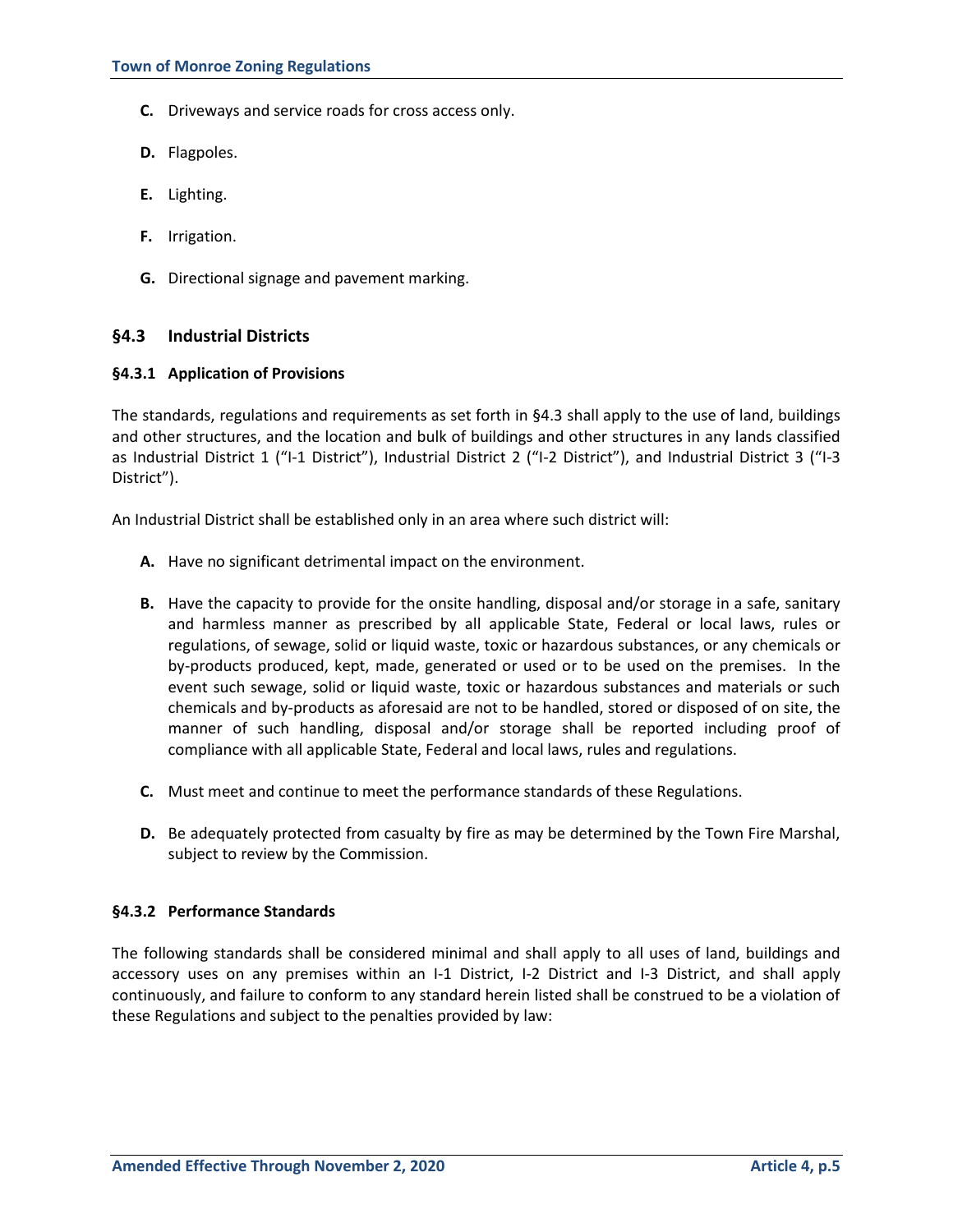# **A. Noise**

(1) The control of noise pollution is to protect residential areas surrounding Industrial Districts, as well as to protect adjoining industrial users within an industrial zone, and shall be so construed. During the hours between 7:00 am and 10:00 pm, at no point on a zone boundary between a Residential District and any Industrial District shall the radiating sound level, measured in decibels, from any operation exceed the decibel level in Column A below. During the hours between 7:00 am and 10:00 pm, at no point less than twohundred-fifty (250) feet from any other zoning district boundary or less than twohundred-fifty (250) feet from any property line within an Industrial District shall the radiating sound level from any operation exceed the decibel level in Column B below:

|                   | <b>Maximum</b> Permitted |                   |  |
|-------------------|--------------------------|-------------------|--|
|                   | Sound Level (decibels)   |                   |  |
| Octave Band       |                          | Column A Column B |  |
| (cycles per       |                          |                   |  |
| second)           |                          |                   |  |
| $0 - 75$          | 68                       | 74                |  |
| $75 - 150$        | 55                       | 62                |  |
| $150 - 300$       | 48                       | 56                |  |
| $300 - 600$       | 44                       | 51                |  |
| $600 - 1,200$     | 40                       | 45                |  |
| 1,200 - 2,400     | 36                       | 40                |  |
| $2,400 - 4,800$   | 32                       | 36                |  |
| <b>Over 4.800</b> | 30                       | 33                |  |
|                   |                          |                   |  |

- (2) In the event of any conflict during tests for noise level between Columns A and B, Column A shall have precedence.
- (3) The above sound levels in both columns shall be reduced by five decibels for night operation between the hours of 10:00 pm and 7:00 am and for noise of impulsive character, such as hammering, or periodic in character, such as hum, screech or continuous tones. Sound levels shall be measured with a sound-level or decibel meter and associated octave band analyzer than conforms to current American Standards Association specifications.

#### **B. Vibration**

At no point on the boundary of any bordering residential zone shall any vibration exceed twoten-thousandths (0.0002) inches to a frequency of fifteen (15) cycles per second or less when measured by a seismograph of accepted standard manufacture.

# **C. Air Pollution**

No dust, smoke or fumes shall be emitted from any operation so as to be noticeable or evident or be in violation of Federal, State and local pollution regulations.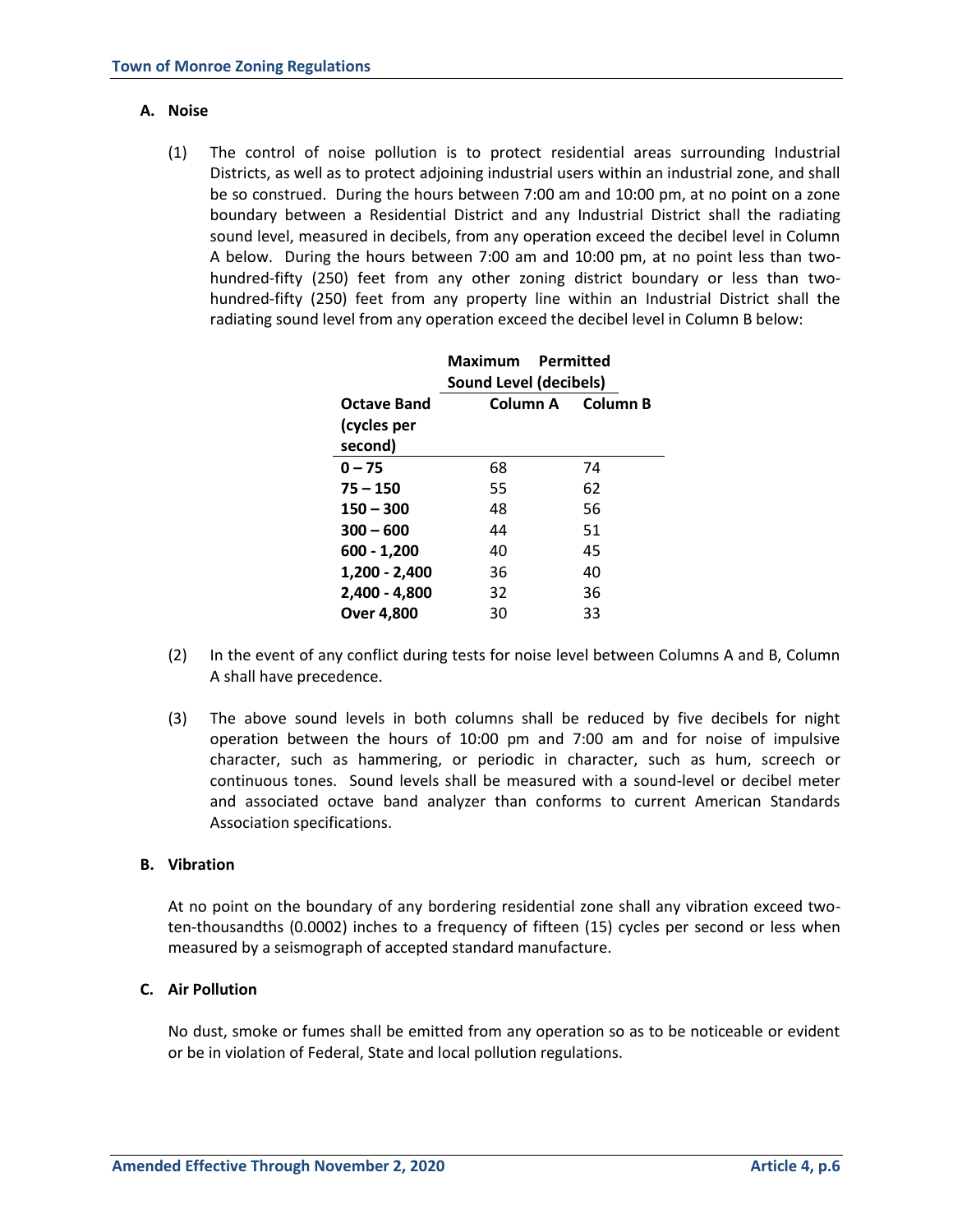### **D. Glare and Heat**

Glare and heat from lighting or any process or operation shall not be seen or felt at the boundary of a bordering residential zone.

# **E. Hazardous Wastes / Materials**

No hazardous wastes/materials shall be stored, used or generated except in accordance with all applicable State, Federal and local laws, rules and regulations. All applications for uses hereunder shall include a written statement detailing and identifying all hazardous wastes/materials to be used, stored or generated on the premises including the manner of onsite and/or offsite disposal, handling and/or storage and including proof of compliance with all applicable State, Federal and local laws, rules and regulations. Said statement shall additionally include an estimate of the quantity of each toxic or hazardous material/waste, and approximately where on the applicant's or operator's property the material/waste will be located. A copy of said statement shall be transmitted by the Commission to the Monroe Police Department, the Fire Marshal, and the Fire Department Chiefs. Such materials/wastes to be identified shall be those defined in the Environmental Protection Agency Hazardous Waste Regulations published in the May 19, 1980, Federal Register (Part 261) as amended from time to time. All storage containers for any toxic or hazardous materials/wastes shall conform to specifications of the Federal Department of Transportation and Environmental Protection Agency, and shall each contain a warning label naming the contents and those that are hazardous/ toxic.

# **F. Explosion, Fire or Radiation Hazards**

At any point in the zone, any exposure to explosion, fire or radiation hazards shall be safeguarded by all means available, and such safeguards shall be subject to the approval of the State and local Fire Marshals or appropriate authority. No operation in this zone shall be the cause of radio or television interference.

# **§4.3.3 Permitted Uses**

See Article 10 – Schedules for "Schedule of Permitted Lands Uses by Zoning District."

# **§4.3.4 Prohibited Uses in Industrial District 3**

- **A.** Notwithstanding that any land use not specifically permitted is prohibited, the following uses are specifically prohibited in an I-3 District:
	- (1) Gasoline service stations, service and repair garages, and automotive, boat, recreational vehicle, truck, and similar sales. Public display of any vehicle for sale is prohibited. "Boat" shall not include non-motorized boats up to sixteen (16) feet in length (e.g., canoes and kayaks).
	- (2) Arcades (amusement centers with coin or token-operated games or any type of electronic payment for operation of games) as a principal use.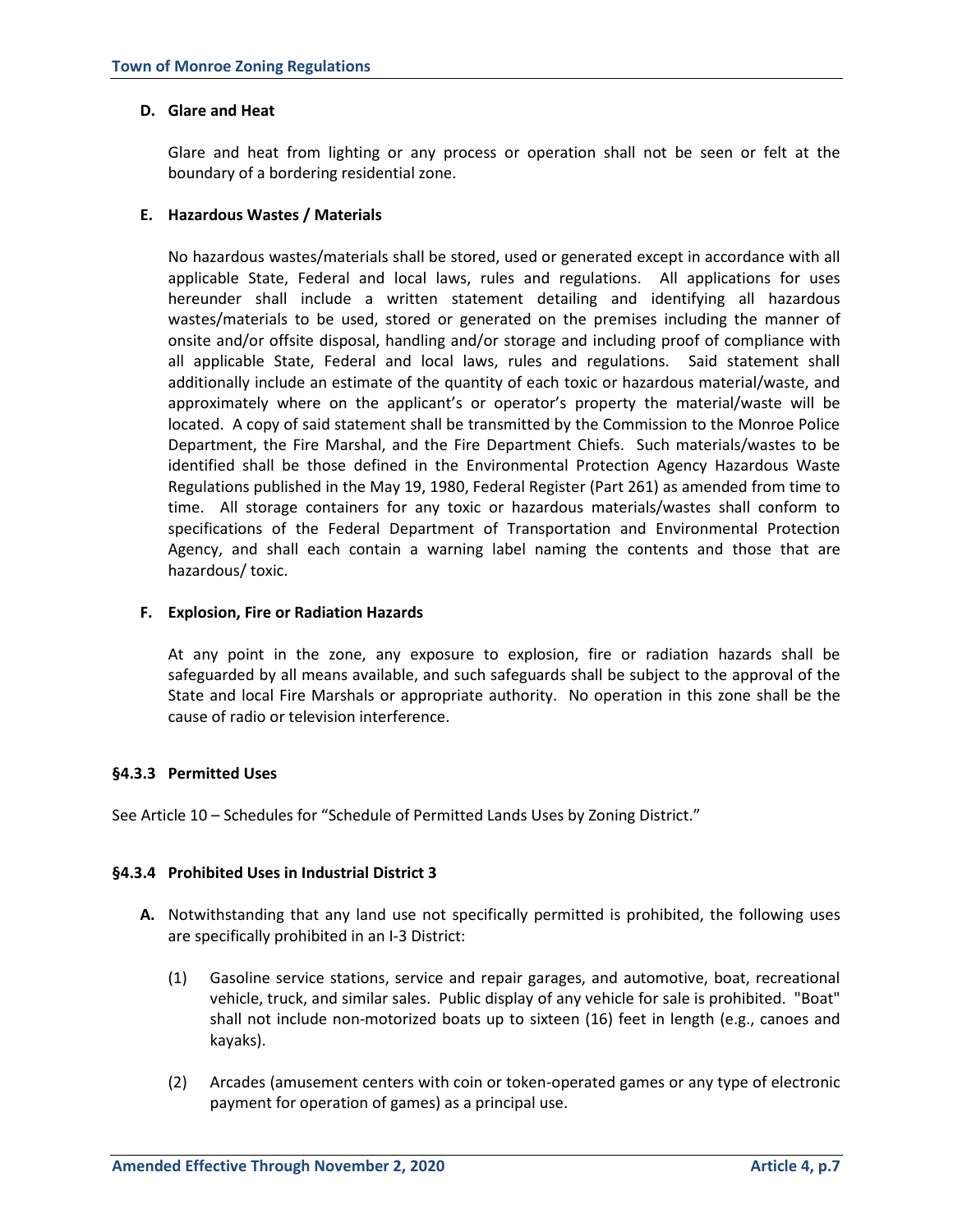- (3) Adult-oriented businesses (including, but not limited to, adult bookstores, adult theaters, and massage parlors).
- (4) Mini-warehouses or self-storage facilities.
- (5) Nightclubs, taverns, social clubs, and similar uses where the primary purpose of the business is the serving of alcoholic beverages.
- (6) "Fast food" restaurants, where the majority of meals are not served by waitpersons to patrons at tables. Fast food restaurants are allowed only as part of a larger complex such as a food court in a shopping center.
- (7) Stand-alone "convenience" stores: quick-stop, high-turnover mini-markets.
- (8) Tattoo establishments.
- (9) Firearms sales, except as a minor accessory use, not to exceed five percent (5%) of the gross floor area.
- (10) On-site dry cleaning.

#### **§4.3.5 Accessory Uses**

Accessory uses, buildings or structures customarily incidental to a principal use are allowed in all Industrial Districts, except as limited below, including:

- **A.** Recreational facilities for employees, which shall not be located in a front yard or any yard abutting a residential zone.
- **B.** Child Day Care Center in conjunction with a general or professional office use.
- **C.** Retail not exceeding 5% of the gross floor area of the principal business.
- **D.** Restaurants, including corporate cafeterias, serving the principal use occupants only and not open to the general public.
- **E.** Outdoor storage of materials related to industrial uses.
	- (1) All materials to be stored outdoors shall be directly related to the principal use on the site.
	- (2) Outdoor storage shall comply with the bulk requirements of the underlying zoning district and related principal use.
	- (3) The outdoor storage area shall not exceed twenty percent (20%) of the gross floor area of the principal building.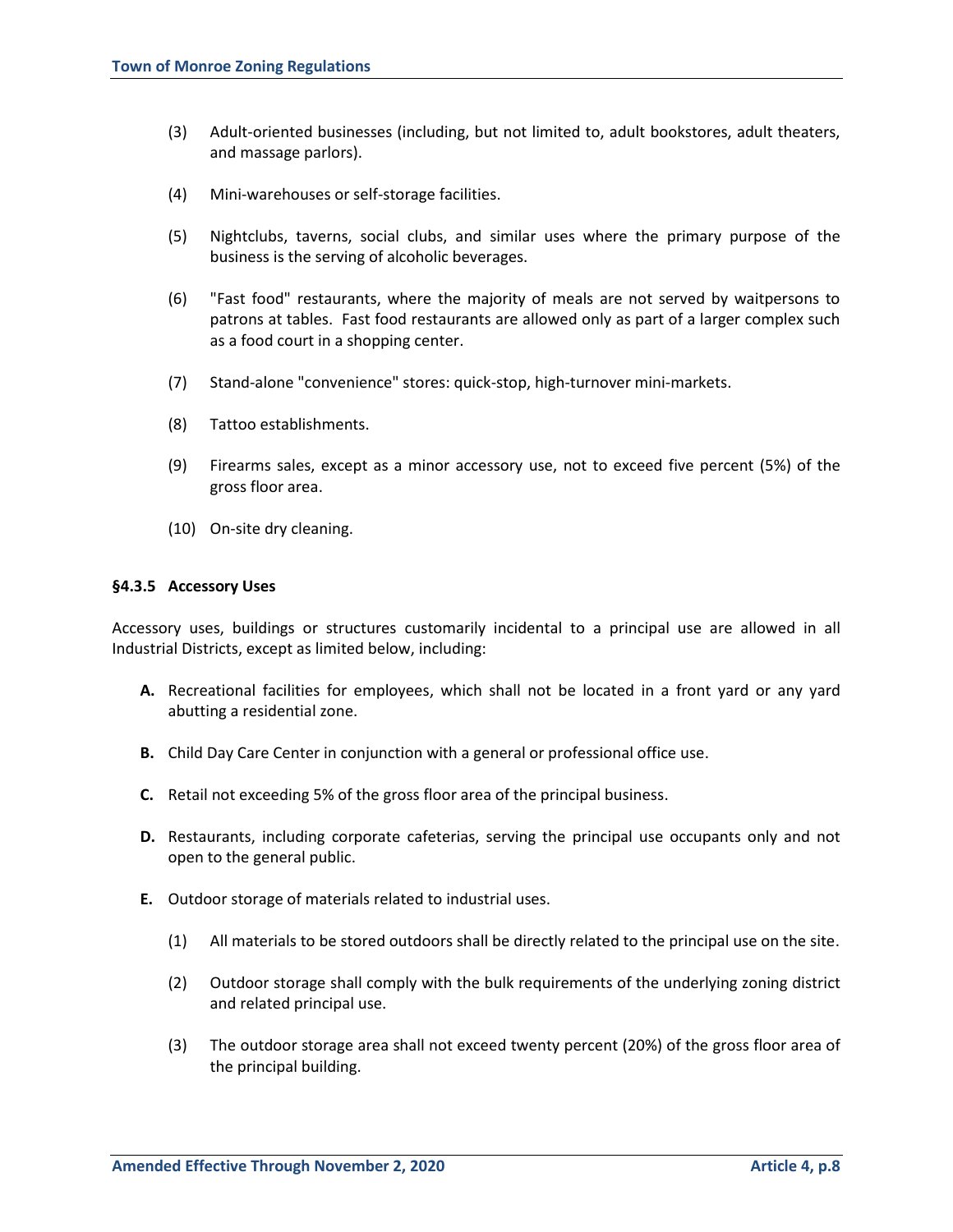- (4) Outdoor storage shall not interfere with parking, site access or on-site circulation of vehicles and pedestrians.
- (5) Materials shall be stored in an environmentally safe and orderly fashion, and shall be properly secured. The contents of outdoor storage shall be temporary in nature.
- (6) Outdoor storage areas shall be screened from adjoining properties and shall conform to landscaping and screening requirements of these Regulations.
- (7) The limit or area of approved outdoor storage shall be physically delineated, controlled and contained by buildings, structures, fencing, landscaping or a combination thereof to screen said area and the contents therein.
- **F.** Storage Silos in the I-3 District only, not to exceed sixty-five (65) feet in height, nor have a footprint exceeding ten (10) percent of the gross square footage of the principal building footprint that the silo is attached to. No signage, flags or lights shall be attached to the silo, except as may be required for safety purposes at the base of the silo. All such footprints shall include all enclosed overhangs.

# **§4.3.6 Lot Area and Bulk Requirements for All Industrial Districts**

**A.** No lot shall be used and no building or other structure shall be constructed or altered for use except in conformance with the minimum standards set forth below in the Schedule of Area and Bulk Requirements. Side yard setback requirements may be reduced at the discretion of the Commission in order to encourage clustering of industrial buildings where shared parking can be achieved for complimentary uses in accordance with provisions for shared parking provided in Article 6 of these Regulations. Site landscaping and screening shall be provided in accordance with the landscaping and screening provisions of Article 6 of these Regulations.

| <b>Lot Requirements</b>                       | $1-1$             | $I-2$             | $1-3$                |
|-----------------------------------------------|-------------------|-------------------|----------------------|
| Minimum lot area                              | 1 acre            | 3 acres           | 10 acres             |
| Minimum lot frontage                          | 120 feet          | 200 feet          | 200 feet             |
| Minimum square*                               | 110 feet          | 150 feet          | 350 feet             |
| Minimum front yard, public road               | 50 feet           | 50 feet           | 150 feet             |
| Minimum front yard, private commercial street | 25 feet           | 50 feet           | 50 feet**            |
| Minimum yard                                  |                   |                   |                      |
| For buildings at residential zone boundary    | 50 feet           | 100 feet          | 100 feet             |
| Rear and side yards                           | 25 feet           | 25 feet           | 50 feet**            |
| Maximum height                                | 3 stories/40 feet | 3 stories/40 feet | 3 stories/55 feet*** |
| <b>Building coverage</b>                      | 25%               | 25%               | 25%                  |

# **Schedule of Area and Bulk Requirements**

\*Note: Each lot shall be of such shape that the applicable square can be placed entirely within the lot lines, with one (1) side parallel to the street lot line.

\*\*Note: The minimum yard for buildings and structures, or a portion thereof, exceeding a height of 40 feet shall be no less than the highest height of such buildings and structures, or portion thereof.

\*\*\*Note: Maximum height of sixty-five (65) feet allowed for accessory storage silos in accordance with §4.3.8G of these Regulations.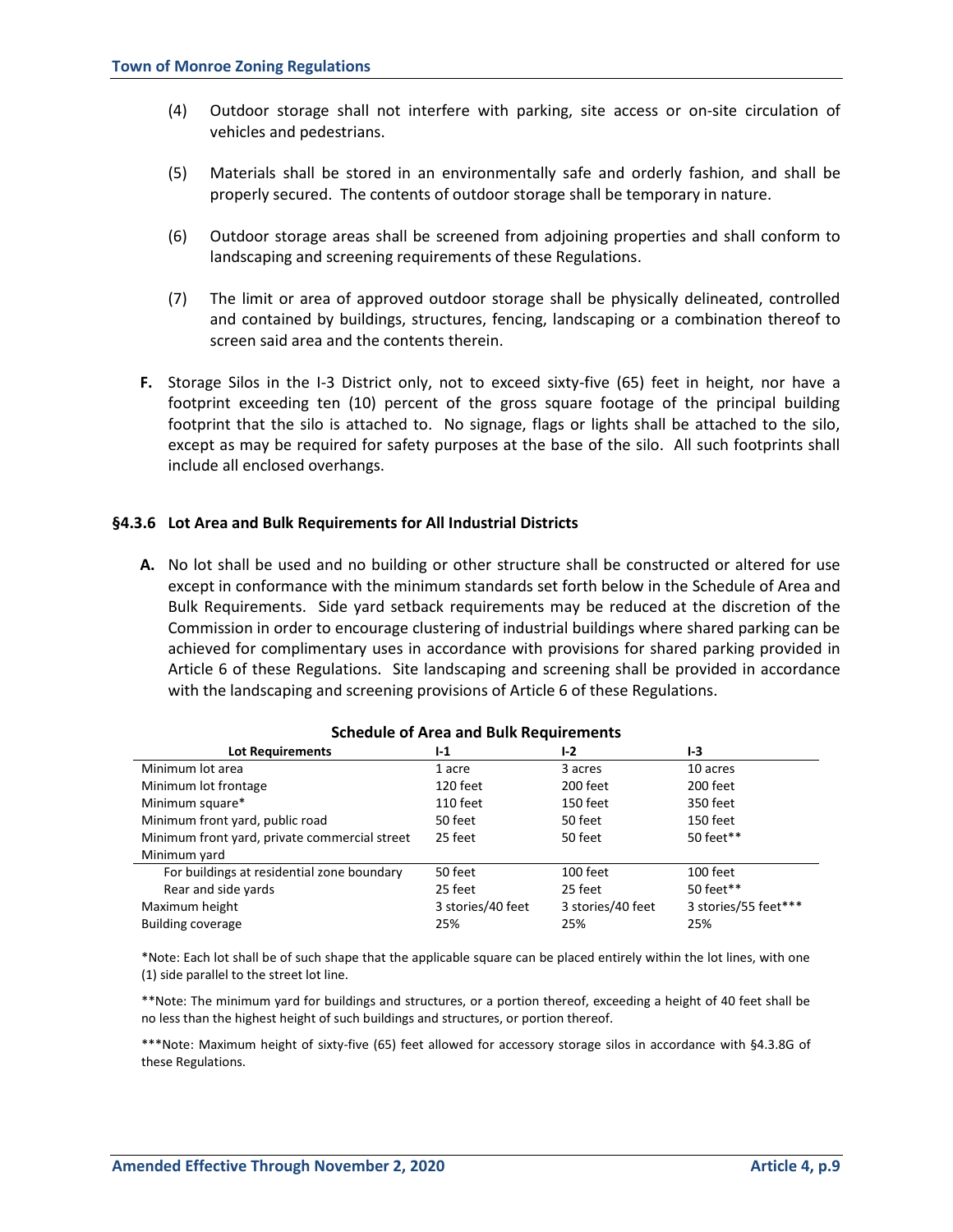**B.** Frontages for individual lots along an internal road in an industrial park development in an I-2 District and an I-3 District may be reduced by the Planning and Zoning Commission, upon written request with documented justification by an applicant, by an amount not to exceed twenty percent (20%) when deemed to be in the interest of the town and overall design. When considering such a request, the Commission shall take into account limitations imposed by topographic or geologic conditions, size and shape of property, effect upon integrity of overall design and impact upon future maintenance requirements of the town.

# **§4.3.7 Parking and Loading**

Parking and loading areas shall be provided off the public streets for all vehicles using the premises and shall contain not less than the minimum space requirements set forth in Article 6 of these Regulations.

- **A.** No parking areas or internal driveways shall be located no less than fifty (50) feet from a public street, no less than twenty-five (25) feet from a property line, and no less than fifty (50) feet from any Residential District boundary in an I-1 District, nor less than one-hundred (100) feet from a Residential District boundary in an I-2 District and an I-3 District, except for the purpose of providing a driveway(s) or access aisle(s) to an adjacent property to allow for vehicular access and circulation between adjacent parcels. Internal driveways giving access to the street may cross required buffers only in the case where residential zone lines follow the centerline of the street or parallel the centerline of the street at the streetline.
- **B.** Upon written request with documented justification by an applicant, including submission of an alternate landscape buffer plan, the Commission may allow surface parking areas or internal driveways to extend up to, but not more than fifty (50) feet into the required I-3 District buffer area. If the Commission determines that the alternate landscape buffer plan, above, exceeds the landscape buffer requirements provided in Article 6 of these Regulations and provides adequate protection to an adjoining residential zone, the requirements provided in Article 6 may be waived.
- **C.** Adequate loading docks and loading space shall be provided to serve the uses of a building and shall be so separated from parking areas to the extent that maneuvering trucks will not cause hazards or inhibit the free and safe movement of passenger vehicles. In no case shall a loading area or access to a dumpster enclosure obstruct access to and from designated parking spaces.

#### **§4.3.8 Utilities and Improvements**

All site and public improvements, including water supply, sewage disposal, roads and drainage, shall conform to local and State regulations as applicable.

- **A.** Complete plans, profiles, engineering drawings and data on improvements, including parking areas on private property, shall conform to recognized standards and the best modern practice and shall be subject to the acceptance by the Town Planner and Town Engineer.
- **B.** Foundation and roof drains shall be connected to retention and/or detention facilities and/or appropriate storm water quality facilities, where appropriate.